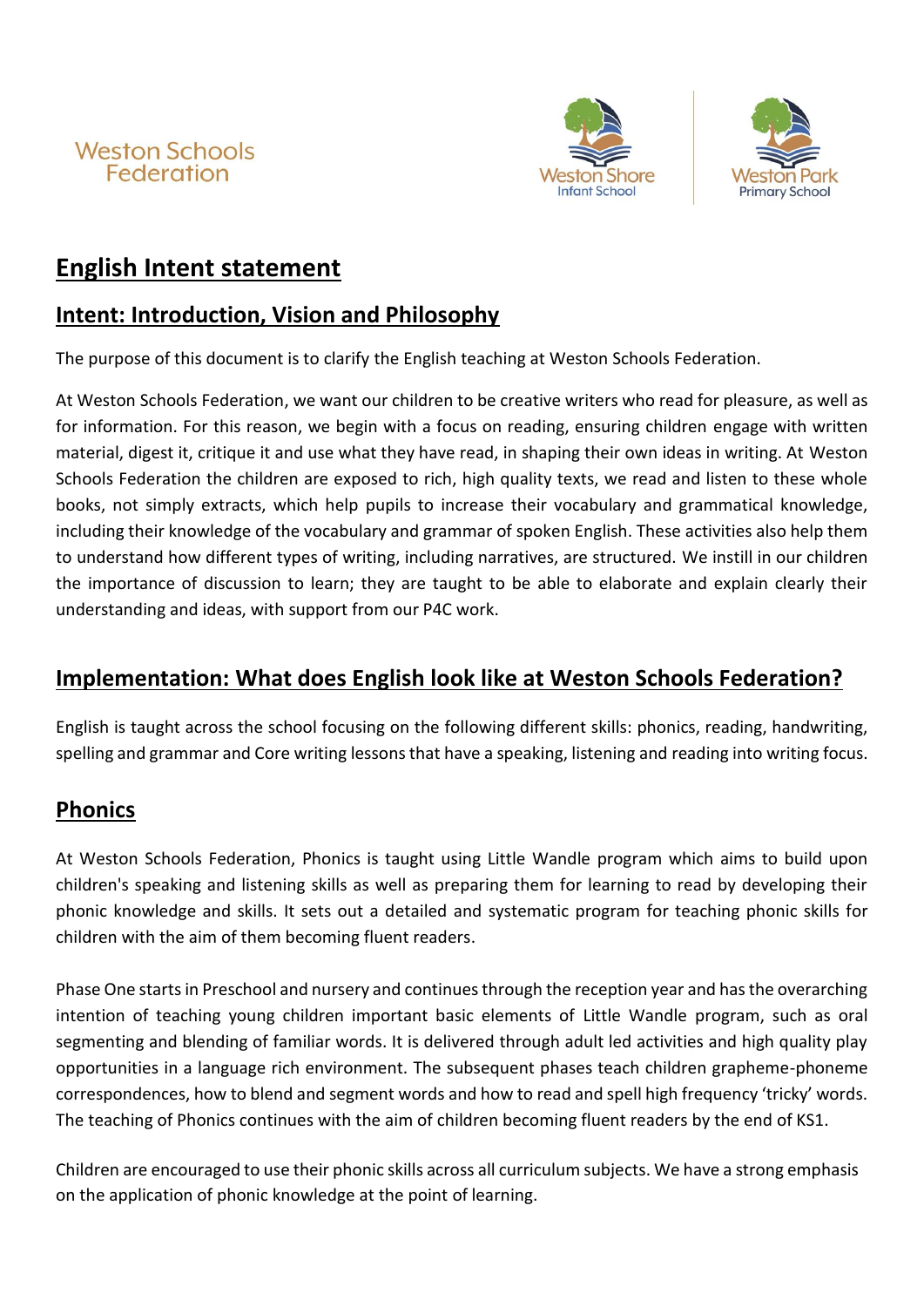Guided and home reading books are organised to support the delivery of the Little Wandle program. Bug Club banded books are available online and in hard copy form for children to access. Parents are expected to hear their child read 5 times per week and sign a reading record. We have a reading badge Reward scheme to celebrate home reading.

## **Spelling, Punctuation and Grammar**

Spelling, punctuation and grammar (SPaG) are taught within English lessons; the children will use their new knowledge and implement them into their writing task for the lesson. All SPaG inputs are taught in line with the National Curriculum guidelines, these skills are then assessed against a year group writing criteria when they complete their independent piece for each unit. A separate piece of work, based solely on the new skill being taught is also written per topic.

At Weston Schools Federation, spellings are based upon the Appendix 1 of the 2014 National Curriculum as well as topic words which are linked to the writing and topic work being completed in class. The spellings are chosen and plotted half-termly with this information being sent home at the start of each half term. While there is no set spelling test, the spelling rules are taught and the topic words are discussed and on display within the classroom. The assessment of spelling is completed through the application of these words in the children's work.

#### **Reading**

In School the journey of reading builds up throughout the years. The children are aware of the expectations across year groups and are enthused about the books they will be reading both in that year and the following years. Along the KS2 corridor, there is a display which shows our journey as readers, which allows the children to see the progress they have made and where they are going to.

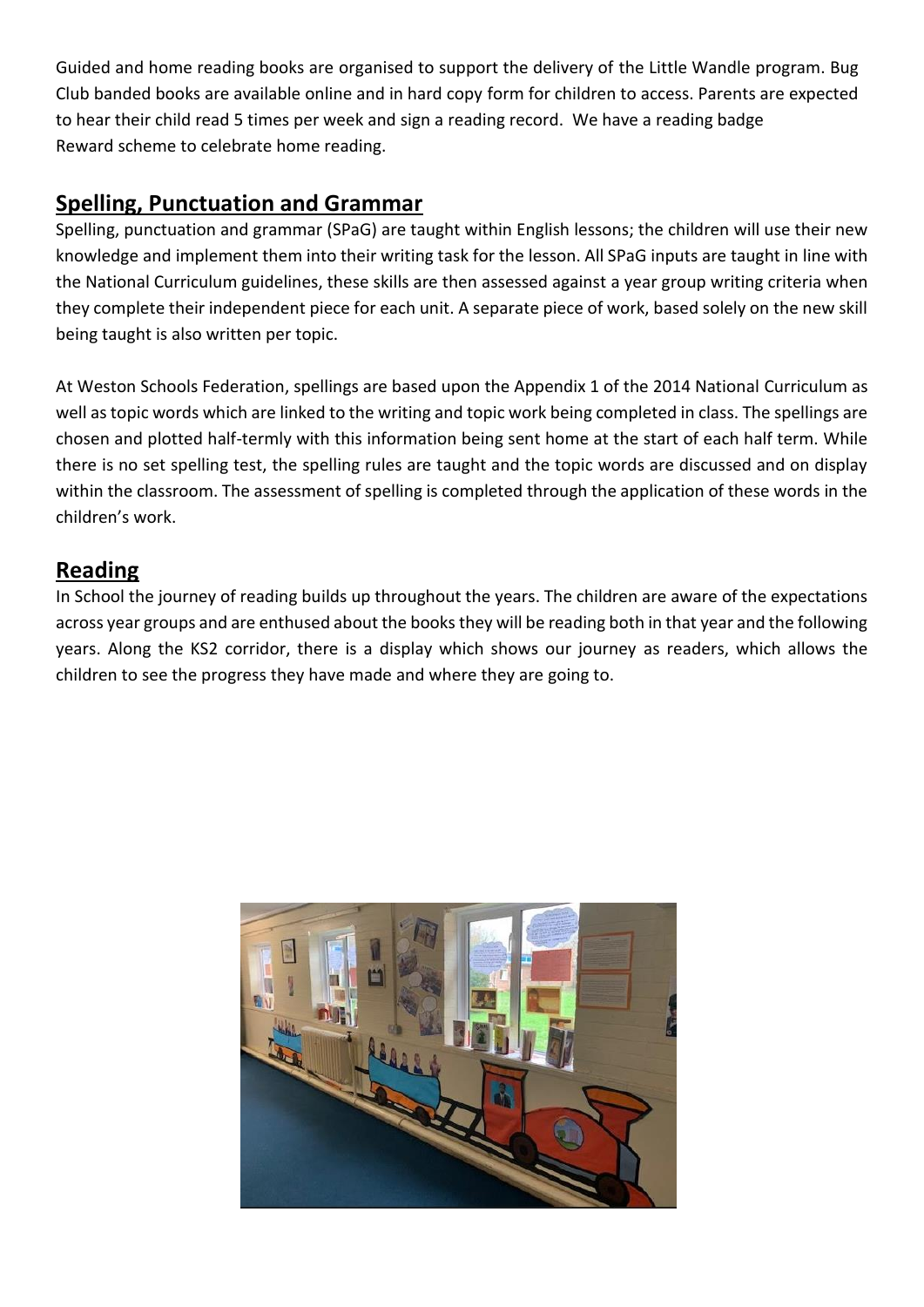| Reading in Year R.    | Daily tricky word practice and phonics teaching |
|-----------------------|-------------------------------------------------|
|                       | Daily group reading activities                  |
|                       | Daily shared reading and story time             |
|                       | Children heard 1:1 reading                      |
| Reading in Year 1     | Daily tricky word practice and phonics teaching |
|                       | Daily group reading activities                  |
|                       | Shared reading x3 per week                      |
|                       |                                                 |
|                       | Whole Class Reading 1x per week                 |
|                       | Children heard 1:1 reading                      |
| Reading in Year 2     | Daily tricky word practice and phonics teaching |
|                       | Whole Class Reading 1x per week                 |
|                       | Guided reading x4 per week                      |
|                       | Shared reading x4 per week                      |
|                       | Children heard 1:1 reading                      |
| Reading in Year 3 & 4 | Whole Class Reading 4 x 45 minutes per week     |
|                       | <b>Phonics interventions</b>                    |
|                       | Independent reading opportunities daily.        |
|                       | Class novel shared                              |
|                       | Children heard 1:1 reading                      |
| Reading in Year 5 &6  | Whole Class Reading 4 x 45 minutes per week     |
|                       | Independent Reading 4 x 15 minutes per week     |
|                       | Class novel shared                              |
|                       | Children heard 1:1 reading                      |

Before the text is introduced to the class, the teaching team will have created a "Text Mapping Potential" grid. This allows the teachers to use the text to its full potential and to ensure that the lessons are pitched appropriately for their current cohort.



During whole class reading sessions, children will be immersed in a class book, these lessons will focus on a variety of different reading targets which are appropriate for their age range. The targets are used by